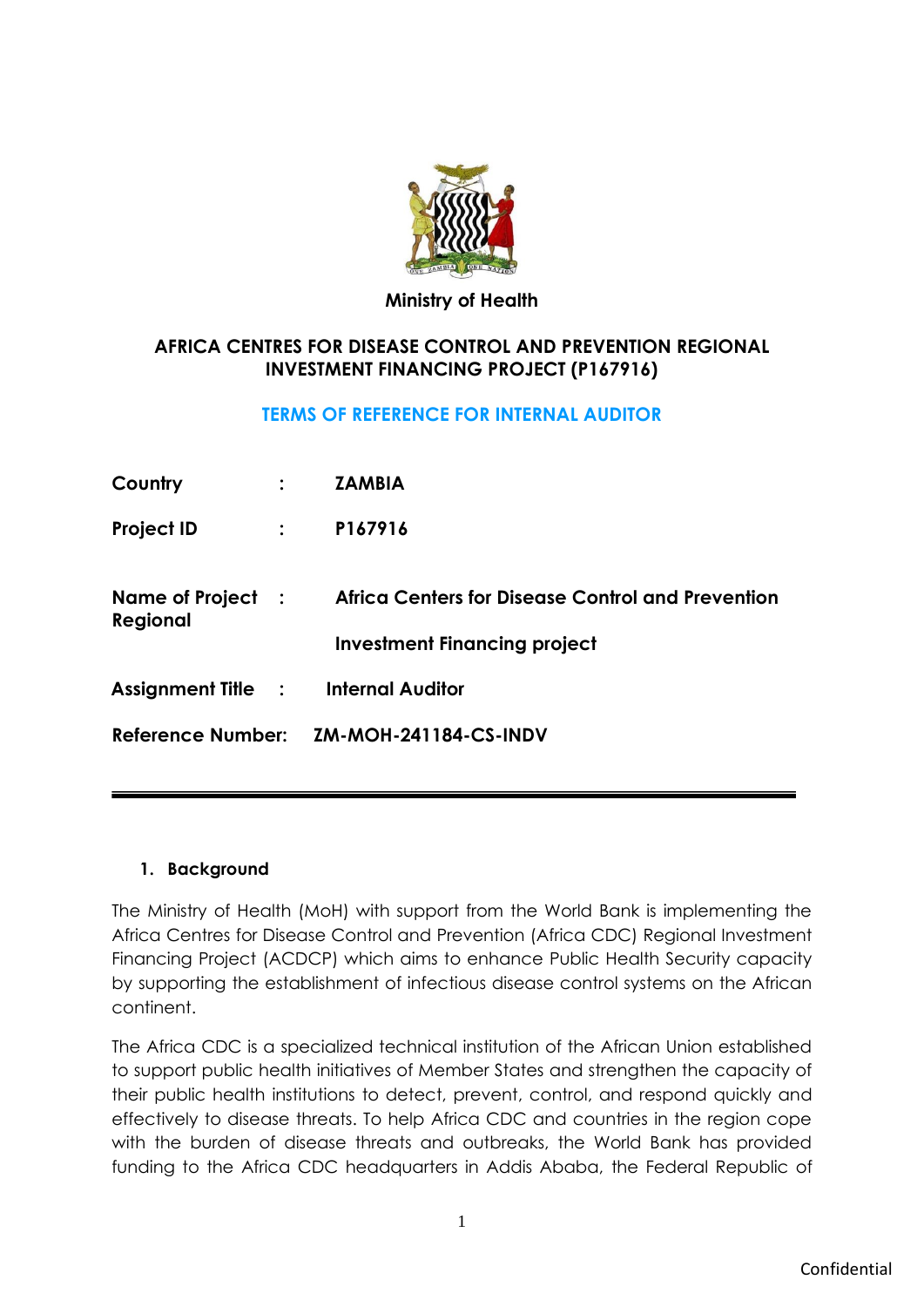Ethiopia and the Government of the Republic of Zambia for strengthening vital institutional capacities to execute measurable public health functions through the Africa Centers for Disease Control and Prevention Regional Investment Financing Project (ACDCP).

The overall Project Development Objective (PDO) is to support Africa CDC to strengthen continental and regional infectious disease detection and response systems.

The Project has five strategic components: (i) governance, advocacy and operational frameworks; (ii) public health assets; (iii) human resource development; (iv) project management support; and (v) a contingent emergency response component for Ethiopia and Zambia. Each component has complementary actions defined under sub-components for each implementing entity.

In Zambia, this Project seeks to provide institutional strengthening to the Zambia National Public Health Institute (ZNPHI) and support operationalization of the Africa CDC Southern Africa Regional Collaborating Centre (SA-RCC) based in Lusaka, Zambia. The Project will include the construction, equipping, and staffing of a Biosafety Level 3 (BSL-3) National Public Health Reference Laboratory and Office Complex that will serve as a Regional Centre of Excellence and provide additional capacity to support the Southern Africa region. The project will be implemented by Ministry of Health through Zambia National Health Institute of Public Health (ZNPHI).

Under the project, the Ministry of Health seeks to engage an Internal Auditor based on following Terms of Reference (TORs):

# **2. Project Development objectives (PDO)**

The Project Development Objective is to support Africa CDC to strengthen continental and regional infectious disease detection and response system.

# **3. Objective of the assignment**

The Internal Auditor will primarily be responsible for providing assurance that the systems of internal controls, risk management and governance arrangements are operating effectively and efficiently. The IA will undertake systems compliance audit of the institution, ensuring that Project complies with provision of the financing agreement, disbursement letter and project implementation manual. The IA will also be responsible for ensuring that audit reports are prepared on time and shared with the World Bank and the Ministry of Finance. The Internal Auditor will work closely with the Director Internal Audit Unit at the Ministry Headquarters:

# **4. Duties and Responsibilities**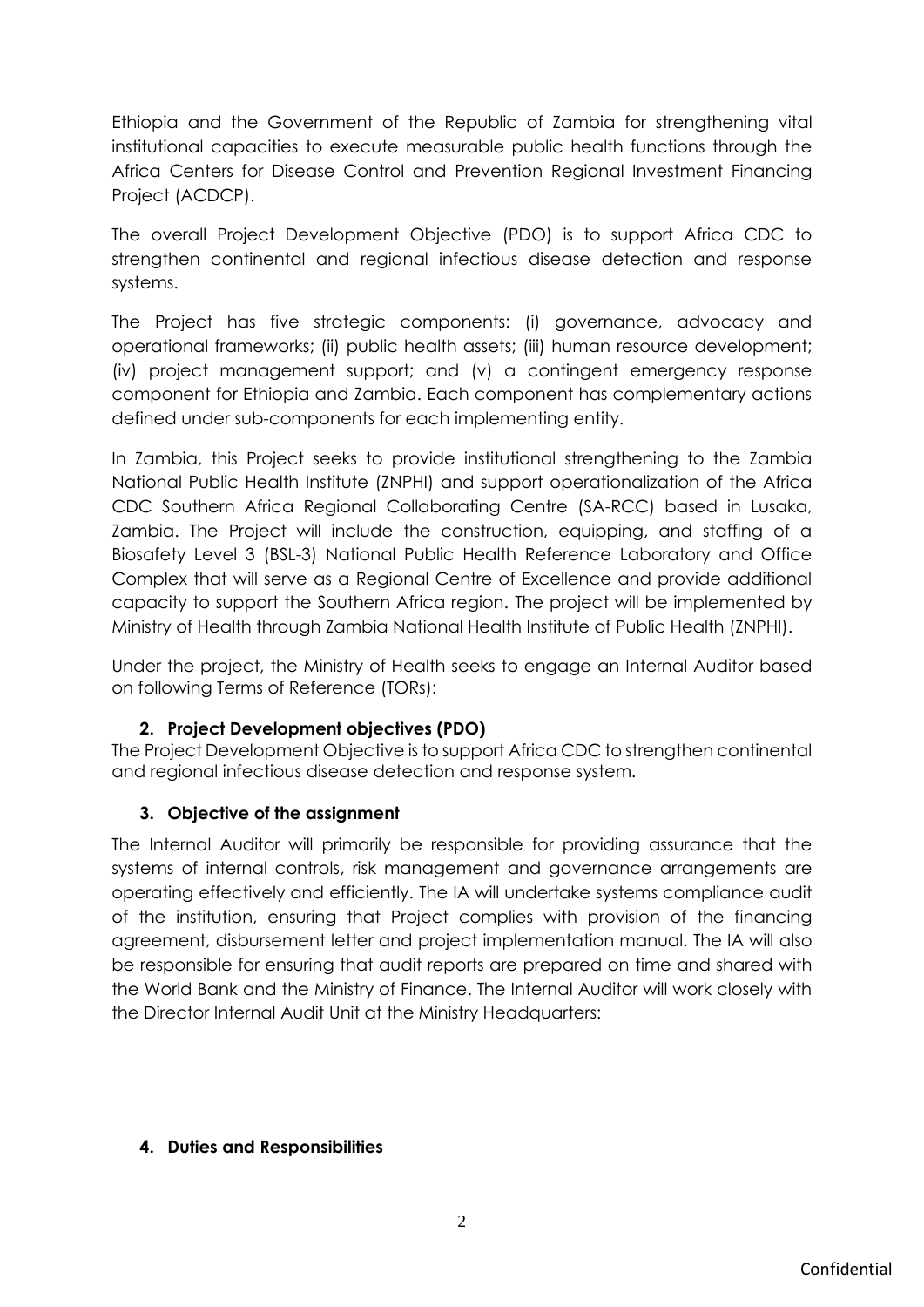The Internal Auditor shall carry internal audits of the Africa Centres for Disease Control and Prevention (Africa CDC) Regional Investment Financing Project (ACDCP) in accordance with international standards of auditing as issued by the International Internal Audit Standards Board (IIASB). The IA will undertake the following duties and responsibilities:

- Develop and implement appropriate audit systems for the project to meet the requirements of the Government of Zambia (GRZ) and The World Bank at central level.
- Prepares internal audit plans and undertakes timely audit assignments for the the Zambia Africa CDC project to assess the effectiveness of the internal controls
- Timely prepares audit reports arising from the audit of Africa CDC Project and shares the report with World Bank and MOH.
- Monitor progress in the implementation of Africa CDC Projectaction plan and establish expenditure tracking systems to ensure value for money in the system.
- On a sample basis, review payments being processed by the project to ensure full documentation, proper authorizations, compliance with procurement procedures and any other requirements such provision of advance or performance bonds.
- Assess whether good, civil works, consulting and non-consulting services have been procured in accordance with laid down procedures by World Bank, ZNPHI and the MOH
- Assist with the development of various documentation, reports or any materials required from time to time by the Ministry of Health and World Bank. This will include amongst others, the audit reports, annual reports, progress reports on the Africa CDC Project
- Provide assurance that the funds provide to the project are being used for the intended purpose and the financial management arrangement is place are adequate;
- Assess whether the statements of expenditures, the IFRs and other accounting information reported to management are accurate and in compliance with the guidelines and procedures
- Provide recommendation to improve controls or reduce financial management risks and makes follow ups on recommendation made in previous internal audit reports
- Attend and participate in project meetings and give input to audit related matters.

# **5. Reporting**

The Internal Auditor will report to the:

i. Project Coordinator

The position will be based at Zambia National Public Health Institute (ZNPHI)

# **6. Capacity Building program**

It is expected that the AS will undertake online course or attend workshop/seminars as part of the continuing professional development to keep up to date with changes in the profession and the commercial world**.**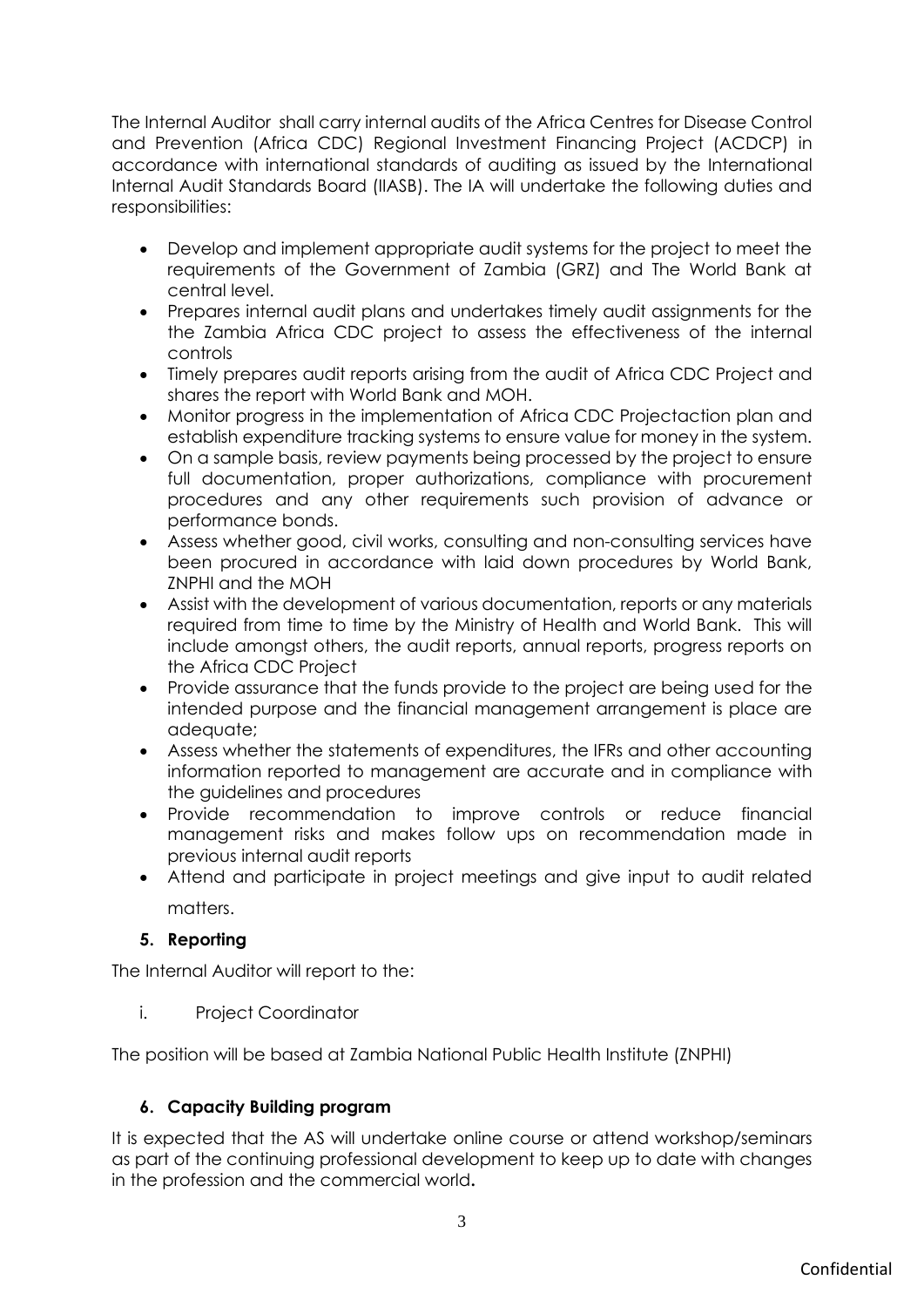## **7. Duration of the assignment**

This is a two-year performance-based contract may be renewable upon satisfactory performance.

## **8. Performance criteria**

The following performance criteria will be used to assess the performance of the internal auditor and based on these assessments the contract may be renewed or terminated.

- a. Quality of audit assignments undertaken.
- b. Timely preparation of the internal audit reports.
- c. timely development of departmental and individual and work plans in order to monitor and evaluate performance.
- d. Zero queries from external auditors due to strong internal controls enhancement through internal audit recommendations

### **9. Deliverables**

- a. Detailed internal audit program covering the whole year
- b. Monthly management report
- c. Quarterly, semi-annual and annual audit report

#### **10. performance assessment/compensation**

The internal auditor will receive a competitive compensation monthly salary and server a probationary period of six months. Performance assessment of the IA will be undertaken on an annual basis.

# **11. Data, Local Services, Personnel and Facilities to be provided by the Ministry of**

### **Health**

The Ministry of health will provide: office space, furniture and office equipment, computer communication and internet facilities necessary for effective execution of the internal auditor's role for all field related assignments, the project shall cover transport cost and daily subsistence allowances (DSA) and any other field incidental costs.

### **12. Institutional and organisational arrangements**

The Internal Auditor will report to the:

i. Project Coordinator

#### **13. Qualifications and Experience**